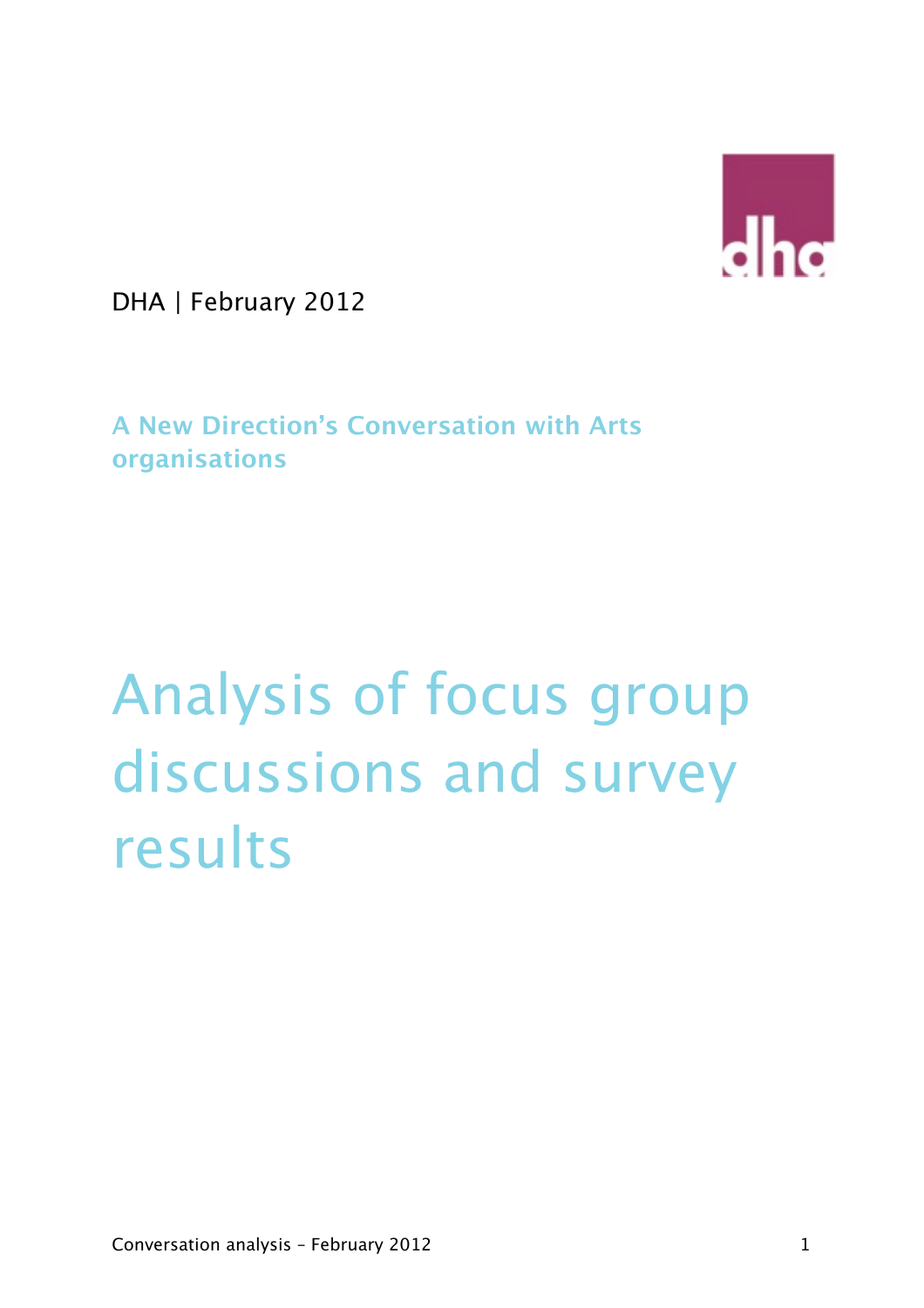# **Contents**

| 5. Summary of key priority areas for the Bridge Organisation - based on focus |
|-------------------------------------------------------------------------------|
|                                                                               |
|                                                                               |
|                                                                               |
| 6.3 Progression routes for young people - through education and through the   |
| Annex 1: consolidated discussion notes from Focus Groups 14                   |
|                                                                               |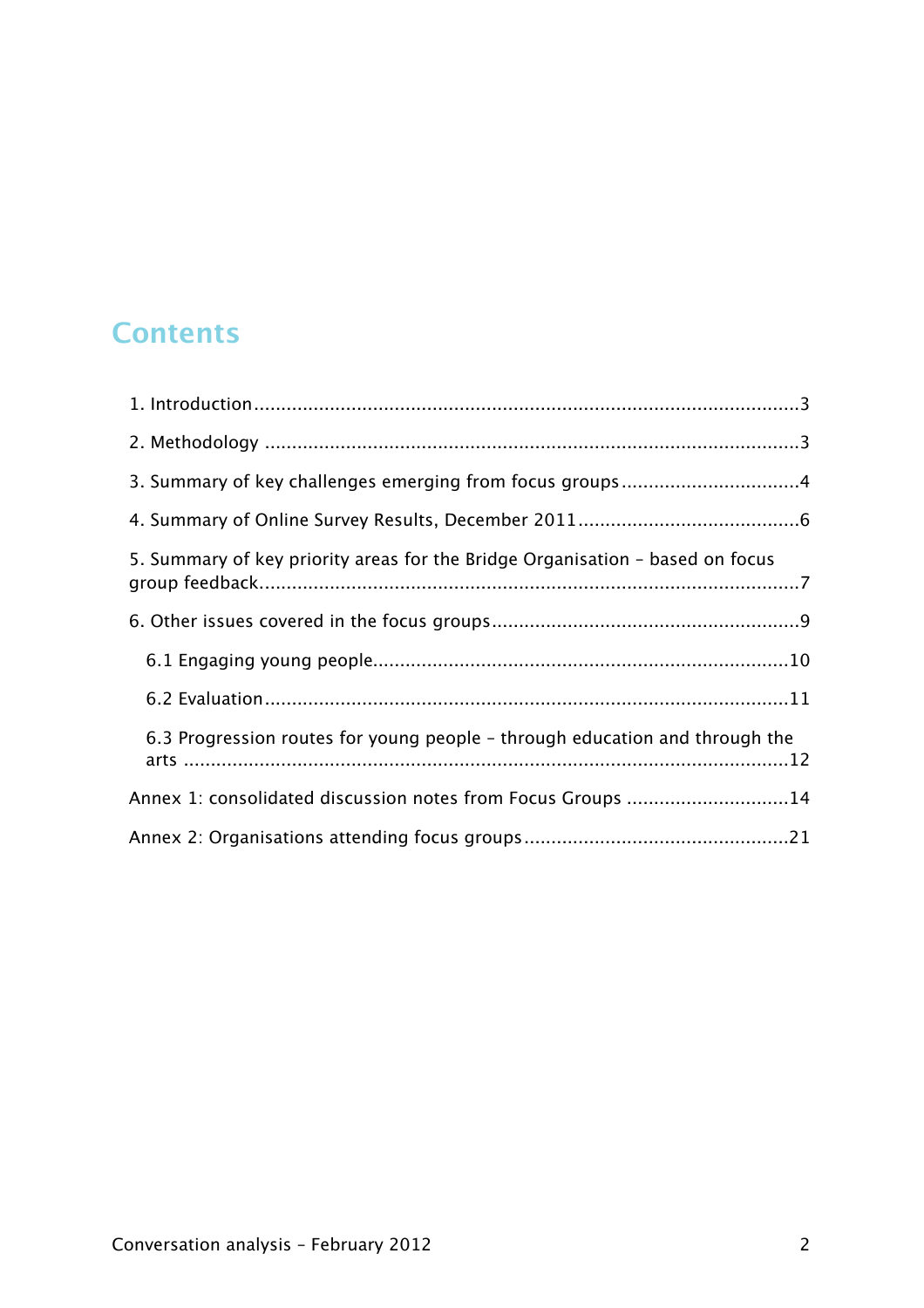# **A New Direction – Arts Conversation analysis, February 2012**

# <span id="page-2-0"></span>**1. Introduction**

This analysis draws on inputs from a "conversation" facilitated by A New Direction in Autumn 2011. The conversation was designed to engage arts and cultural organisations in helping A New Direction define its priorities as a strategic Bridge organisation, which it will become in April 2012. This document represents one of the inputs which will feed in to A New Direction's consideration of its new role and priorities.

# <span id="page-2-1"></span>**2. Methodology**

The "conversation" consisted of a series of focus groups with arts organisations, and an online survey.

In total, over 80 organisations were represented at the 4 **Focus Groups** which were held in November and December 2011 (a full list of participating organisations is attached at Annex 2). The focus groups were organised in collaboration with 4 "Associate Bridge" organisations – the Lyric, Saddlers Wells, Apples and Snakes and the Roundhouse.

The main focus was to bring together organisations funded by Arts Council England through the National Portfolio Organisation (NPO) process – particularly those who had expressed a specific interest in work with children and young people. It was important that the discussions were "cross art form" with each Associate Bridge hosting a session. The decision to start with the 'NPO' portfolio was taken partly for ease and partly to reflect the Arts Council's wish to understand better the work of NPOs who had made a commitment to 'Goal Five'- The Arts Council's aim concerning children and young people within their strategic plan. Over the next six months A New Direction will engage with other arts providers and individuals practitioners and artists.

Each focus group discussion was divided into two parts. In the first part participants were asked to consider the challenges of working with schools and young people, and some potential solutions to those challenges. In the second part, the groups were asked to consider a specific question – around engaging young people, evaluation or progression and were also encouraged to have a general discussion on the potential role of the Bridge organisation.

The **online survey** was promoted on the A New Direction website and through its network, to secure a wider range of views from across the sector. 75 organisations completed the survey, though not all responded to every questions. The biggest proportion - 64% (32) - were representatives of creative organisations, followed by individual artists / creative practitioners (15) and teachers (7), but there were also some responses from local authority officers, music services staff and other young people's organisations. Between them, the survey respondents said they worked in every London Borough, with highest numbers working in Hackney and Tower Hamlets, and lowest in Merton, Redbridge, Enfield, Sutton, Kingston and Richmond.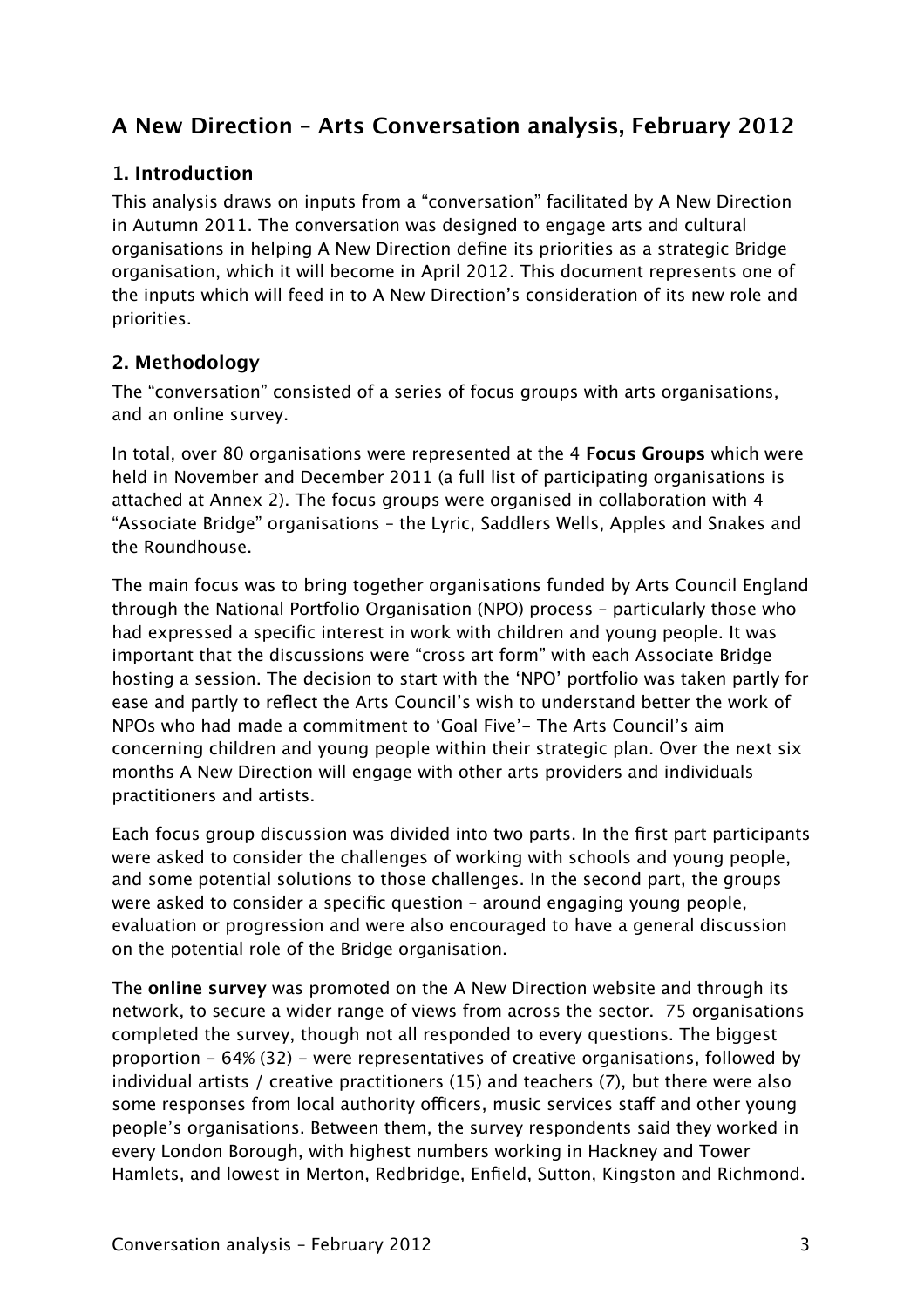# <span id="page-3-0"></span>**3. Summary of key challenges emerging from focus groups**

Under each heading below are some of the key challenges and solutions for arts and education partnerships which emerged from the focus group discussions. Subsequent sections of this briefing explore in more depth the implications of these challenges for the role of the Bridge organisation and look at some emerging themes in more detail.

- **Communication**: Arts organisations are keen to explore partnerships, believe they have something hugely positive to offer young people and can contribute to enhancing education and life chances. But they can sometimes feel that they don't know how to communicate with schools or market themselves efectively, and do not have access to even basic information such as contact names within local authorities of relevant staff in schools. The Bridge Organisation could play a vital role in brokering and supporting partnerships and providing basic information to help arts organisations share best practice and navigate their way through the education system.
- **Sustainability and funding**: Financial sustainability is clearly a key issue for many organisations. The tone of the focus group discussions around this area was broadly positive, with much enthusiasm expressed for identifying new sources of income and using new models (eg social investment, private sector partnerships and an increased focus on stimulating philanthropy). Arts organisations could see that the changed environment might create a diferent opportunities to have a new relationship with other sectors – particularly with schools. The Bridge organisation will play an essential role in helping navigate this territory. There was realism, of course, that the situation was challenging, and an acknowledgement that there are risks around sustainability for some. Services currently available to schools at low or zero cost will be very difficult to sustain in the future and reductions in local authority funds are seen as a particular challenge.
- **Quality of provision**: As noted, funding is tight, and in this circumstance, organisations recognise that there is an even greater premium on ensuring quality of provision. Although every organisation consulted was completely committed to delivering high quality, there were fears that a lack of clarity about the criteria being used to assess and evaluate could mean that outcomes were not always sufficiently robust. There was also a clear sense that there was a need to move away from "tick-box" measures of success and toward something more responsive and reflective. It was felt that more could be done to help organisations develop and use a common language around evaluation, and this could be something for the Bridge organisation to explore. At the same time, it was acknowledged that existing standards such as Artsmark and the Arts Award could be better used by the sector to drive up quality and raise awareness of commitment to quality.
- **Inputting across the curriculum**: There was a very clear understanding amongst arts organisations that arts and culture should not be pigeonholed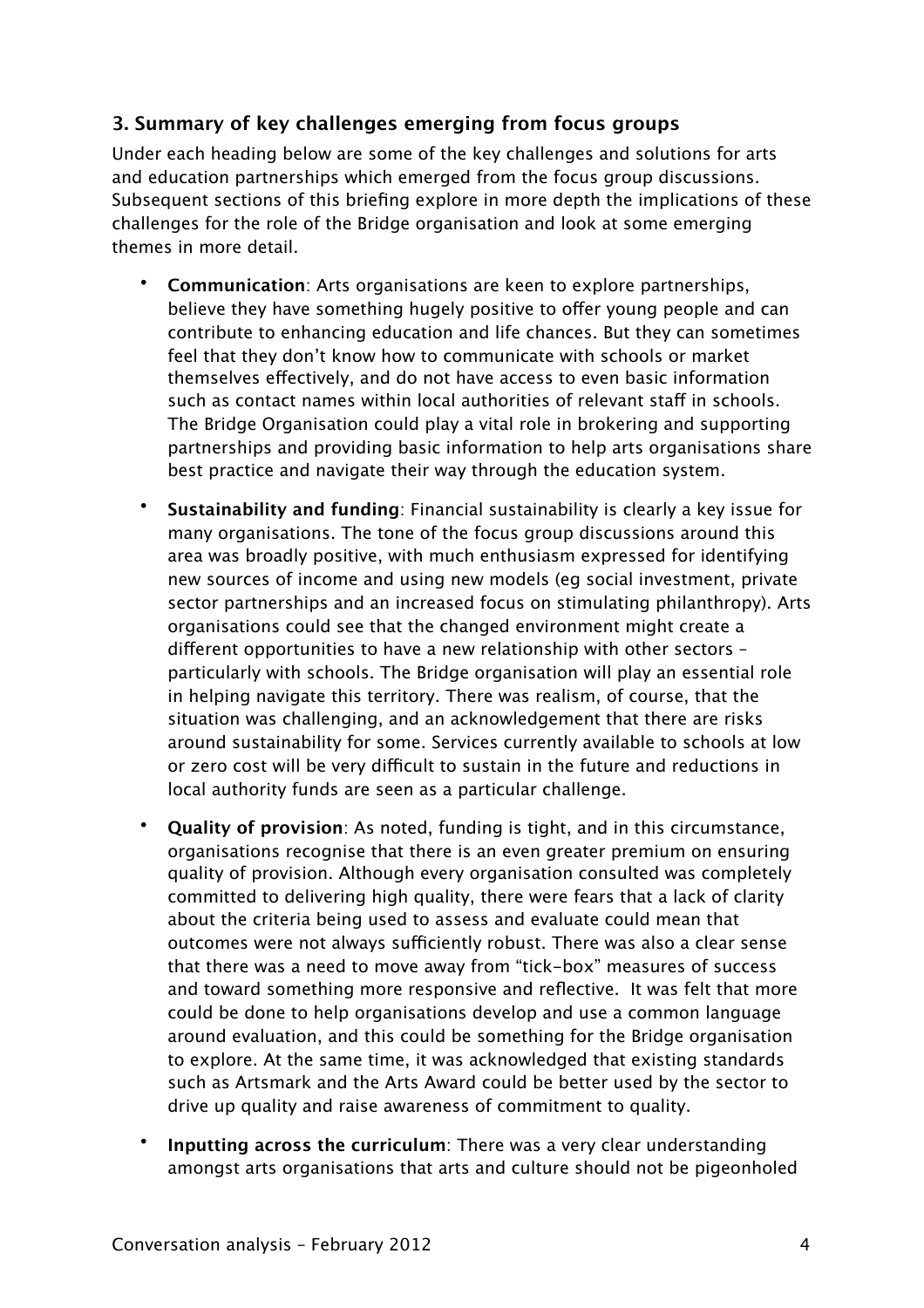to "creative" parts of the syllabus and that they could support and make a strong contribution across the curriculum. This insight was one of the guiding principles and underlying priorities of the Creative Partnerships programme of work, and there has been much learning about how arts organisations can make their offer(s) fit with broader school priorities. A critical role for the Bridge organisation will be to make use of that learning, and continue to support the arts sector in efectively making its case.

- **New technology**: There was some discussion of the importance of "digital" opportunities. It was not clear to everyone what this might mean in practice, though it was understood that this is something that policy makers are keen to explore and exploit the possibilities. The Bridge organisation might be in a position to help the sector develop a broader strategy for using new technology for delivery.
- **Recognising challenges of partners**: Many of the challenges identified were not confined to arts organisations, but also applied to the education sector. Funding, of course, is an issue for all public services, including education. But there are other challenges for schools, including the demands of the existing curriculum, the availability of appropriate space for some arts and creative activities, timetabling- in particular around exam time – and the degree of expertise and knowledge required by school staff to engage with arts organisations. More activities such as joint events, networks and discussion forums between teachers and arts organisation were all felt to be potentially helpful ways to build understanding.
- **Engaging young people, and supporting their progression**: Arts organisations recognised that they are not alone in sometimes struggling to engage young people even in the most creative and stimulating of activities. There was a strong sense amongst the focus group organisations that the expertise within the sector, where some organisations have a well deserved reputation for engaging young people, needs to be shared more widely. The challenge around progression is something that is keenly felt across education with schools and teachers under strong pressure to show how all activities help move the child forward towards outputs specified across the curriculum. Better understanding of what that means for the arts and better alignment of some creative activities with the curriculum were felt to be important.
- **Valuing the arts**: Finally, embracing many of the other themes, the organisations who attended the focus groups all felt that there was a pressing need for the a strong emphasis on the value of creativity – and the contribution it can make to the development of young people in the broadest sense. The role of the Bridge organisation, as something of a champion for arts and the value of culture and creativity, was thought to be a central part of this.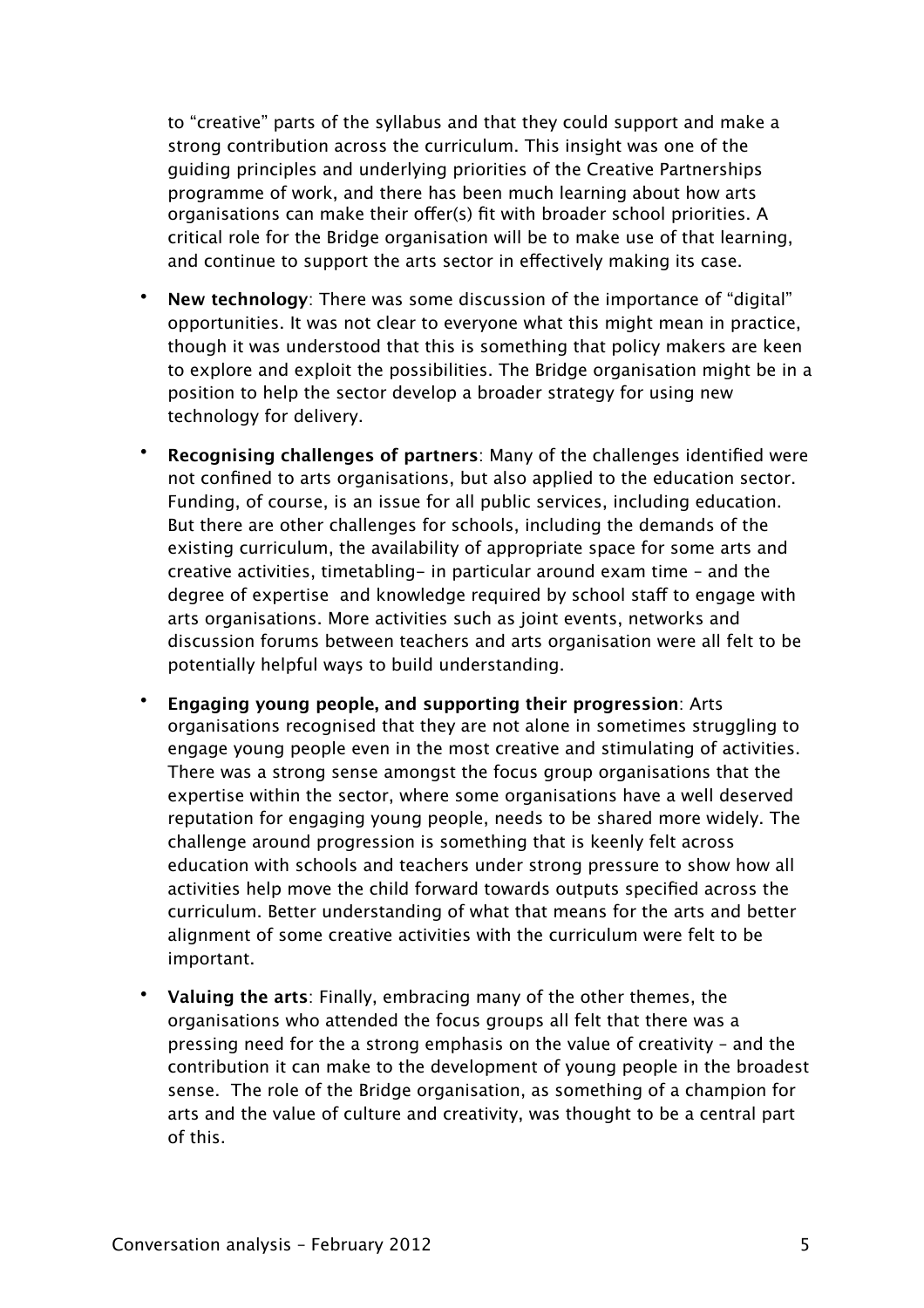A full breakdown of all the challenges and solutions discussed in the focus groups is attached as Annex 1.

# <span id="page-5-0"></span>**4. Summary of Online Survey Results, December 2011**

Below is a summary of the key findings from the online survey, which was completed by 75 organisations or individual providers during November 2011 and February 2012. Not all the respondents answered every question.

# **Knowledge of and relationship with A New Direction (75 responses)**

- Almost half the respondents (37 of 75) felt they knew A New Direction fairly well (25) or very well (12).
- 33 of the 75 did not know A New Direction very well (17) or at all well (16)

#### **Artsmark (68 responses)**

- 17 arts organisations work with schools that have Artsmark
- 20 respondents (29%) either did not know about Artsmark or did not know what it was for

#### **Arts Award (68 responses)**

- 13 respondents said their organisation is an Arts Award centre and 7 that they were either working toward this status or interested in it.
- 20 respondents either had not heard of the Arts Award (11) or had heard of it but knew nothing about it (9)

#### **Priorities for the Bridge organisation (based on Survey responses)**

The majority of the respondents felt that all of the options offered in the survey were either very important or fairly important.

- **Funding** was the priority felt to be "very important" by the highest number of respondents (50 out of 57 answering that question, with 6 more believing it fairly important).
- 37 felt that supporting **improved partnership between arts organisations and schools** was very important, and 17 fairly important (of 57 respondents).
- 27 felt that **creating a stronger evidence** base was very important, 23 that it was fairly important, though 5 thought that this was NOT important (of 56 respondents).
- 27 felt that **more support for developing and commissioning work** was very important, and 22 fairly important, with 5 thinking it NOT important (of 56).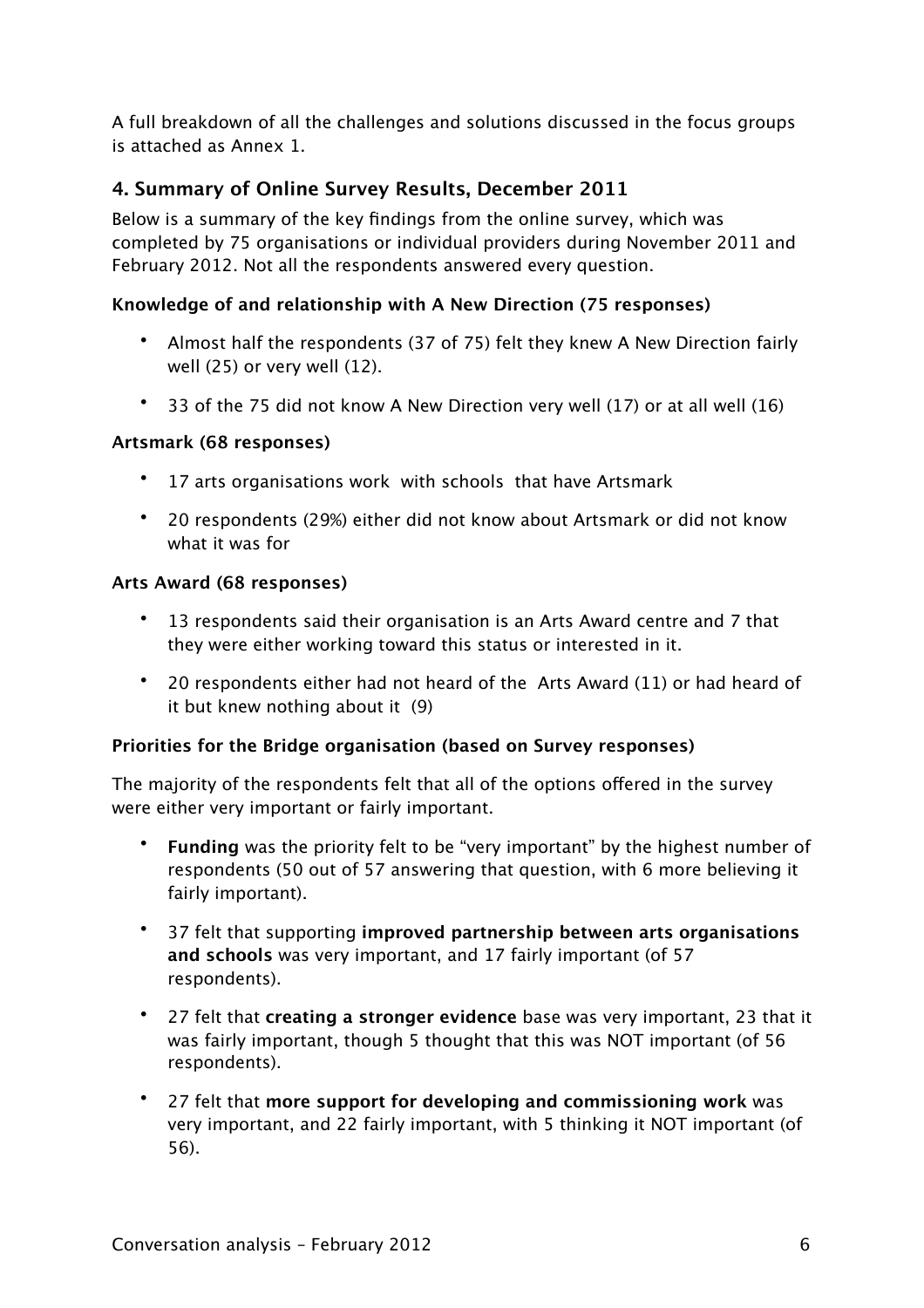- 21 thought that **more support for delivery** was very important, with 28 thinking it fairly important (of 55)
- 48 of 57 felt **that work on the national curriculum changes** would be a very (33) or fairly (15) important priority.
- 25 felt that leading **strategy on involving young people** was very important, and 20 fairly important, though 5 felt it was not very important and 2 not important at all (of 57).

# <span id="page-6-0"></span>**5. Summary of key priority areas for the Bridge Organisation – based on focus group feedback.**

The focus group feedback identified many similar issues to those emerging from the survey responses (above). The discussions were able to give some more definition to what the potential opportunities for the Bridge might look like. These fell broadly into three areas:

- Supporting organisations to understand the needs of schools and the curriculum and enabling better communication with those in education;
- Providing opportunities for action learning and knowledge exchange around shared issues such as efective evaluation and working with hard to reach groups;
- Building a strong advocacy base for the value of arts activity with children and young people

#### **5.1 Supporting organisations to understand the needs of schools and the curriculum and enabling better communication with those in education:**

- The Bridge can act as a broker of partnerships, through which arts and cultural organisations can learn from each other, and develop stronger understanding of shared issues. These partnerships could be between organisations and educationalists, major institutions, government, the London Mayor and GLA and importantly with the private sector. The current Create Jobs programme provides a platform for engaging employers and linking creativity in education to skills and employment.
- The Bridge can also extend these partnerships perhaps into new areas such as publishing – and also build links with colleges and other training providers. There is a major policy priority on apprenticeships and creating skills based opportunities for young people. The Bridge can help connect organisations to this policy agenda and build their understanding of the practical opportunities it might offer.
- The government's plans for Music Hubs to support and champion music education in schools present and opportunity for the Bridge organisation to play a role in linking up the hubs across London. If the hub concept is extended across cultural education more generally following Darren Henley's broader review (expected during 2012), then this role and these relationships will become all the more important.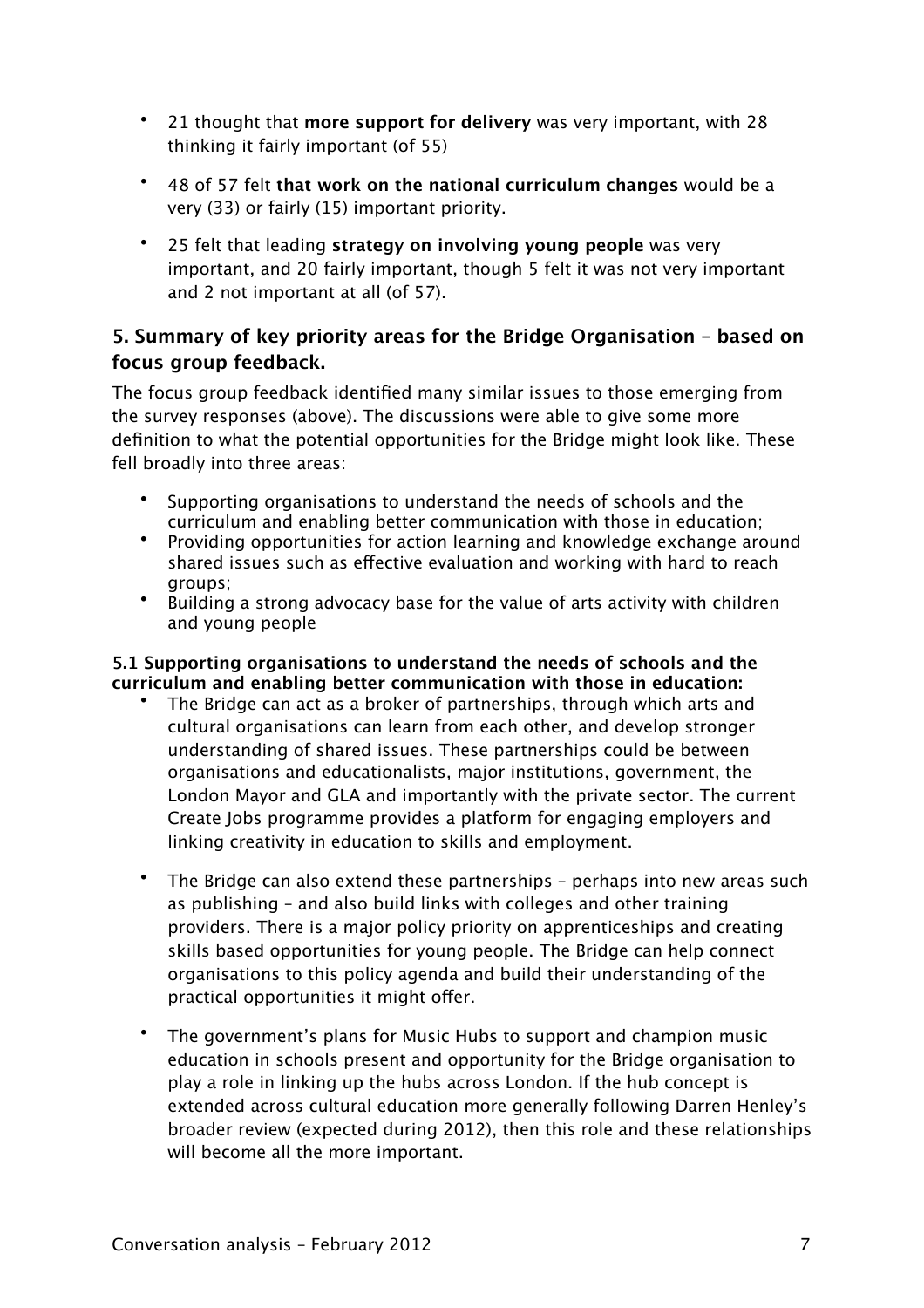• The Bridge can facilitate dialogue with those who have strategic responsibility for education development in London. So the parts of the curriculum review that are intended to support and shape teacher development and training are important areas where the Bridge organisation could input.

#### **5.2 Providing opportunities for action learning and knowledge exchange around shared issues such as efective evaluation and working with hard to reach groups:**

- Another role for the Bridge should be about supporting the improvement and sustaining of quality in cultural education, through knowledge sharing and information dissemination. So helping develop a common language on evaluation and documenting and disseminating good practice for engaging young people might be two priorities.
- The Bridge must of course be clear that its role is predominantly a facilitative one. The sum of money at its disposal is not sufficient for it to be able to manage significant additional delivery – nor should it. It should focus on supporting networks, within the sector and between arts organisations and others.
- Arts Award and Artsmark present opportunities for arts organisations and for schools. The Bridge has a vital role to play in ensuring that both sectors understand the benefits of and how to engage with both of these initiatives. Currently understanding and participation are not as high as they could be and the Bridge can help those organisations who want to know more to learn from those that are already using the standards efectively.
- The Bridge's focus should be on strengthening and supporting organisations and partnerships – but always with an understanding of the impact on and outcomes for young people.
- The Bridge needs to consider how it approaches the issue of supporting and overseeing quality of delivery in arts and education. There was a sense from some of the discussions that some organisations might find some work on quality standards helpful.
- It is of course very important that the Bridge seeks to add value where it can, but not to reinvent or begin new initiatives where others already exist. The relationships with the Associate Bridge organisations and the wider sector in London is going to be important to ensure that a clear strategy and rationale for new work is maintained and explained.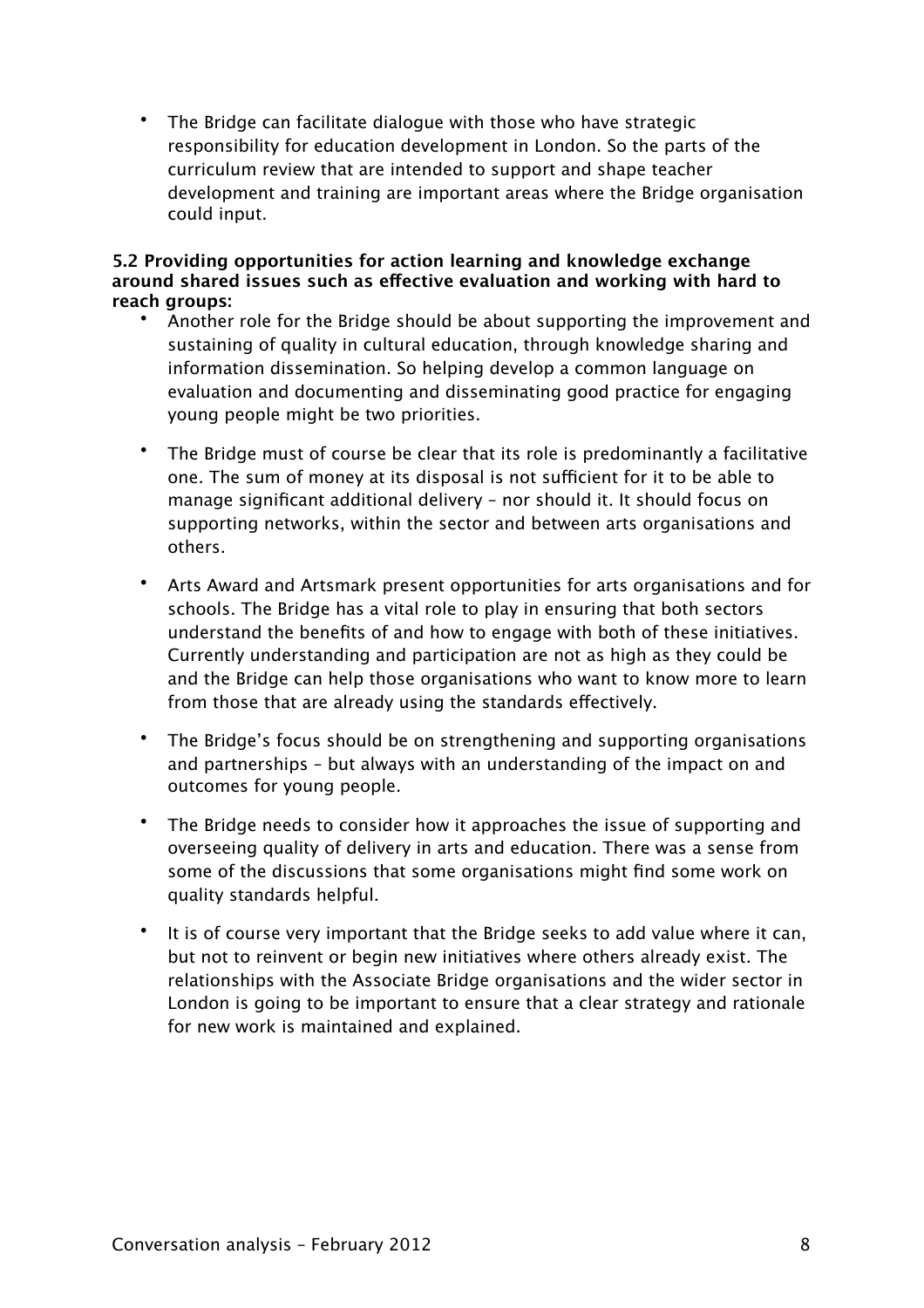#### **5.3 Building a strong advocacy base for the value of arts activity with children and young people**

- The Bridge has the opportunity to be the kind of organisation that successfully makes the case for arts and shows its value in education, and more broadly to the development of young people. It is in a unique position to gather evidence and show impact from activities across London and in all diferent arts sectors.
- This is particularly important in relation to funding and sustainability. It is recognised that the Bridge cannot provide funding, nor is it likely to be able to lobby for specific sources of new income for the sector. But the Bridge can play a role in helping organisations to understand and to explore new models of funding, and can work strategically with policy makers and funders to create new opportunities.
- It was widely felt that Bridge organisations can and should respond to emerging policy developments and government (and local / London-wide government) consultations – this would not preclude others in the sector from responding, but it was felt that the Bridge could take a cross-sector role. In 2012 the consultation on the national curriculum will gather pace, and it was felt to be important that the Bridge should play a role in feeding in sector views. The Bridge could also assist in co-ordinating sector responses on certain issues.
- The Bridge organisation has a strong role in defining the value of arts and culture to young people. Many London arts organisations work with children and young people, and many other community and non-Arts Council funded organisations are doing a wide variety of education work. The Bridge organisation can help define and demonstrate the impact that this collective activity is having.
- Finally, in partnership with established organisations such as Creative and Cultural Skills (CC Skills) the Bridge could help to develop a picture of what the cultural and creative sector looks like in London. As well as potentially opening up opportunities for additional funding, this might also help in showing where career paths in the sector may lead, and identify existing and future skills need.

#### <span id="page-8-0"></span>**6. Other issues covered in the focus groups**

As well as discussing challenges and potential solutions, and possible priorities for the Bridge organisation, the focus group participants also addressed a number of related questions, including engaging young people, the importance of evaluation and progression routes for young people. The key discussion points – including suggestions of best practice - under each of these headings are noted below.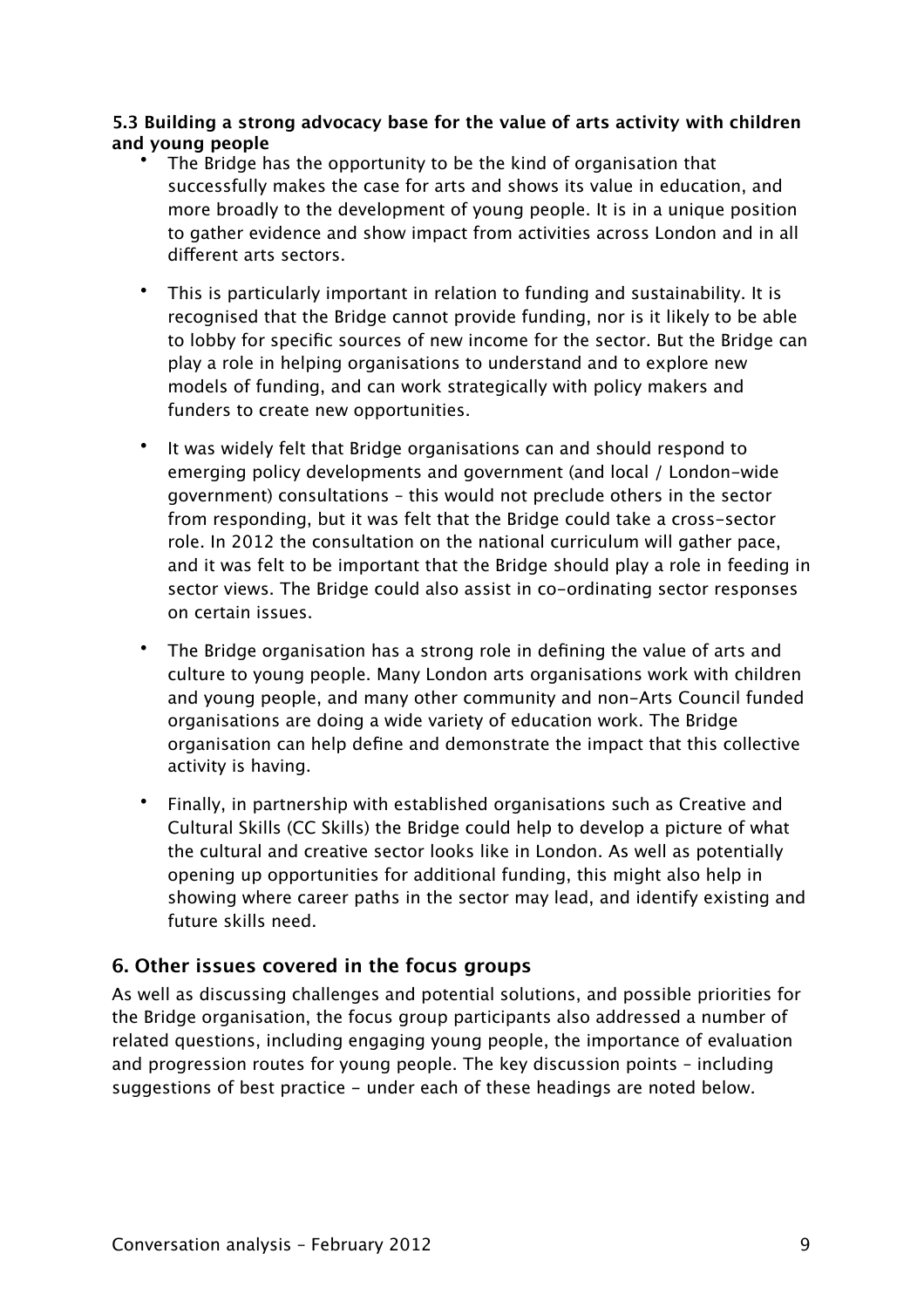#### <span id="page-9-0"></span>**6.1 Engaging young people**

#### **Creating strong links and maintaining contacts with young people**

- It is important that the right focus is given to "recruitment" of young people (to participate in arts and education programmes), especially initially, and the need to think about when, where and how. Examples given were starting schemes off in a school - even if they were to be delivered outside of the school setting – and making good connections with teachers or local authorities.
- Local ambassadors can also help by advocating, leafleting or spreading information about an opportunity, especially targeting areas where young people are likely to be.

#### **Choosing the right time and place**

- Knowing when, where and what to offer young people. For example finding families in shopping centres; not seeking to attract young people with the 'label' of a big venue; timetabling work in and out of school time – encouraging young people to move forward in their engagement; moving young people from 'receiving' to 'choosing'; and ofering diferent choices to diferent communities and in varying settings.
- Making offers affordable and unthreatening. For example making sure that voung people are not put off by events or projects in imposing settings such as large theatres.
- Going out to people. Attempting to engage with people in their own environment and on their own terms helps overcome resistance and barriers to engagement.

#### **Sustaining engagement**

- Providing initial opportunities which do not require long-term commitment. Running drop-in activities for example, or mass events, which can then lead to more focused activities.
- Providing a sustained offer can make the difference ensuring a routine and often giving young people the chance to move up through the project and shape it.

#### **Designing programmes with young people**

- Giving young people the chance to co-design or shape the opportunity is vital. Asking them what they want  $-$  and also to help you implement  $-$  are both vital.
- Forming partnerships. Examples given were theatres or galleries' outreach schemes partnering with schools or community organisations to bring in participants. Using these partners for feedback.
- "Competition" frameworks can be useful at stimulating some young people, but need to be backed by supporting environments.
- Care should be taken to avoid "what doesn't work" eg 'Hit-and-run' work, 'Adult-heavy' places, and not recognising or valuing cultural sensitivities.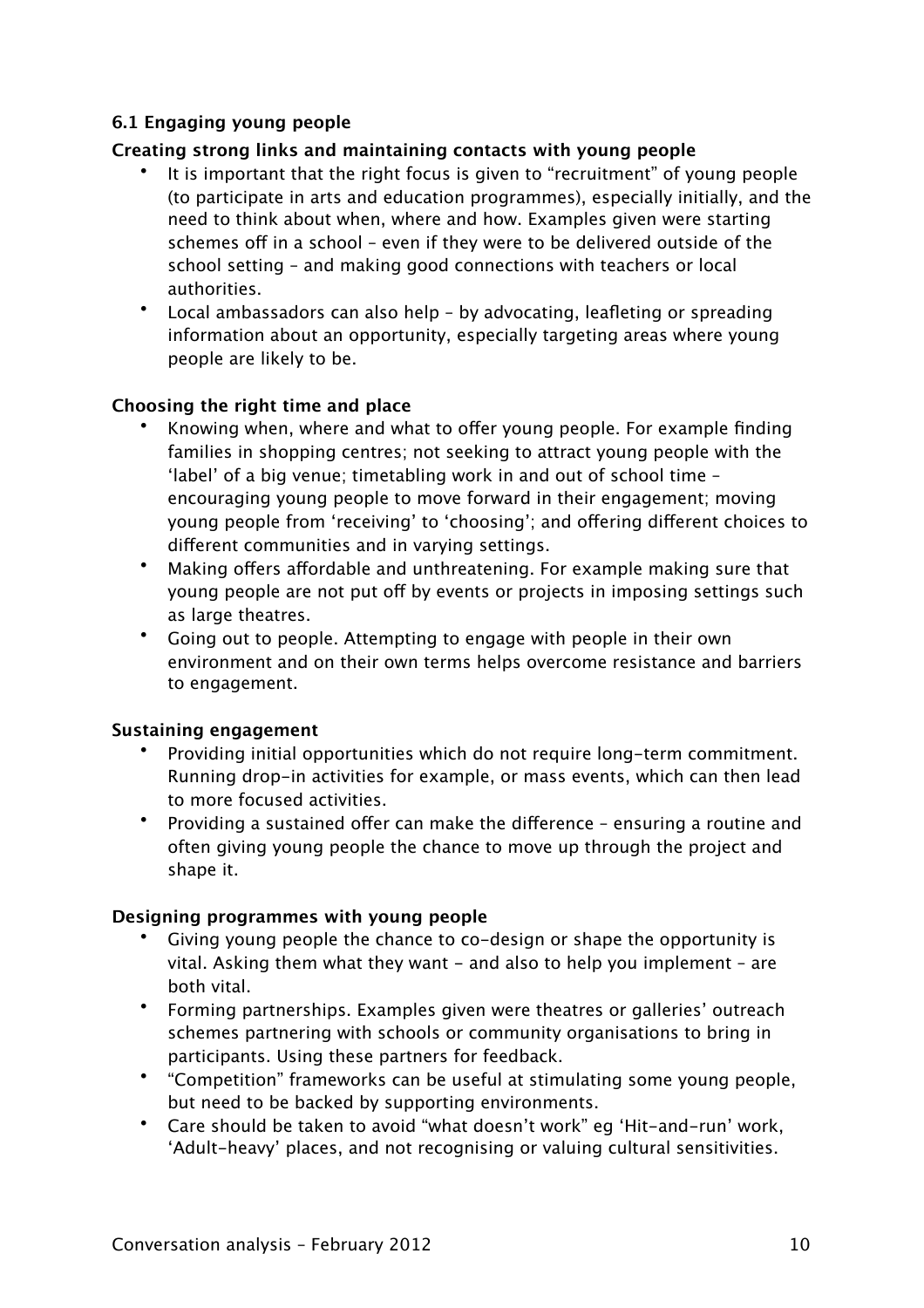#### <span id="page-10-0"></span>**6.2 Evaluation**

#### **Understanding the diferent types of evaluation**

- There are many diferent evaluation models some too short term/only for individual projects. There is a need to embed evaluation across the organisations and develop a consistent language surrounding the understanding of outcomes.
- The length of evaluation is a consideration, as is timing. It's good to capture immediate impact but also long term. For some interventions, it's important to accept that you can't necessarily show impact in just a year
- There may be tensions between quantitative and qualitative evidence the sector can be very good at anecdotes but they are potentially losing their power when numbers are needed too.
- There are challenges with partnership working often hard to find a common evaluation framework. BUT, it's very valuable as can learn from each other

#### **Important not to be funder led or influenced by other external factors**

- Arts organisations are anxious to use evaluation for funding but it's also crucial that it used to feed into future planning (e.g. regular monitoring, logged meetings etc) which will lead to better outcomes.
- Vital to be objective, so using external evaluators can help. But external evaluators can be challenging to the organisation or may not always fully understand all issues. There is a need to find a balance between the objectivity/rigour that external evaluators can give, and the knowledge that the organisation has of itself. The Bridge organisation may be able to assist with this, perhaps by stimulating discussion around a common language and understanding around evaluation.
- Important to clarify what (and who) you are evaluating for children and young people? Artists? The Sector? For the organisation itself?

#### **Collecting information – what are the key principles?**

- Key Performance Indicators need to be translated into practice and need to be presented in appropriate language
- Organisations need to collect the right type of information in relation to the outcomes they are seeking - and ensure it is consistently collected so it can be tracked and compared.
- Evaluation should be flexible with clear guidelines and simple to implement and understand
- There is a risk that too much information can be collected sometimes. Focus on what is the really important stuf.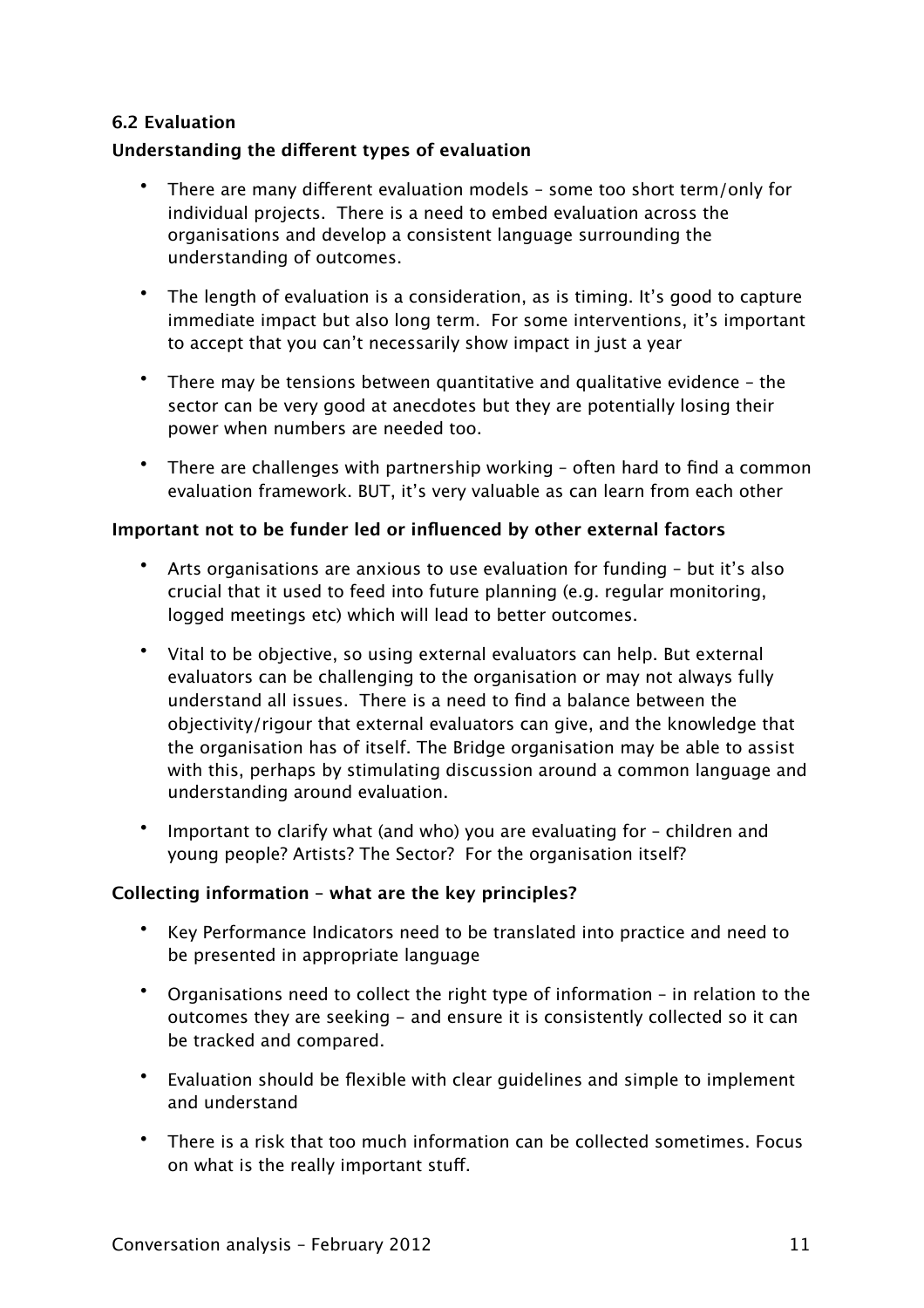# <span id="page-11-0"></span>**6.3 Progression routes for young people – through education and through the arts**

#### **Definitions of progression**

- An important insight from the focus groups was that there are two slightly separate understandings of "progression". In education terms, it is taken to mean the extent to which the child is developing new skills and knowledge in line with the expectations at each stage of the curriculum. There is also the more distinctive notion of progression in terms of way the young person can increase and expand their exposure to and involvement in the arts.
- The sense of the discussions was that arts organisations needed to show an understanding of their role in relation to both of these – so both to focus both on delivering a strong and broad experience of arts and culture throughout the learning-lifetime of the child, and ensuring that this exposure to arts and creativity could play a role in helping the child progress through the school curriculum.
- Separately, for some organisations there was a perceived pressure from funders to that programmes should always be looking to deliver something new. There was a feeling that this might actually work against progression at times. It was suggested there needed to be more acknowledgement that progression takes time, and can only come if inputs are sustained over a period.

#### **Engaging children with appropriate opportunities where they CAN progress**

- There needs to be as much focus / support for non performance activities eg children doing production / back stage / technical work on school shows as the performers themselves – this way we can show the broader value of arts in education.
- Children love incentives and competition (with each other). If adults suggest children do things, they may not engage. But if ways can be found for children to compete with each other – and achieve recognition or status – this can sometimes bring young people in

#### **Social mobility**

- There may be some tension between merit-based programmes and expansion of access – important that the "talent" is not just drawn from one social group.
- Digital technology may help home production of music and other creative outputs. But there is a risk this just becomes the territory of those who already are in more access to equipment and facilities.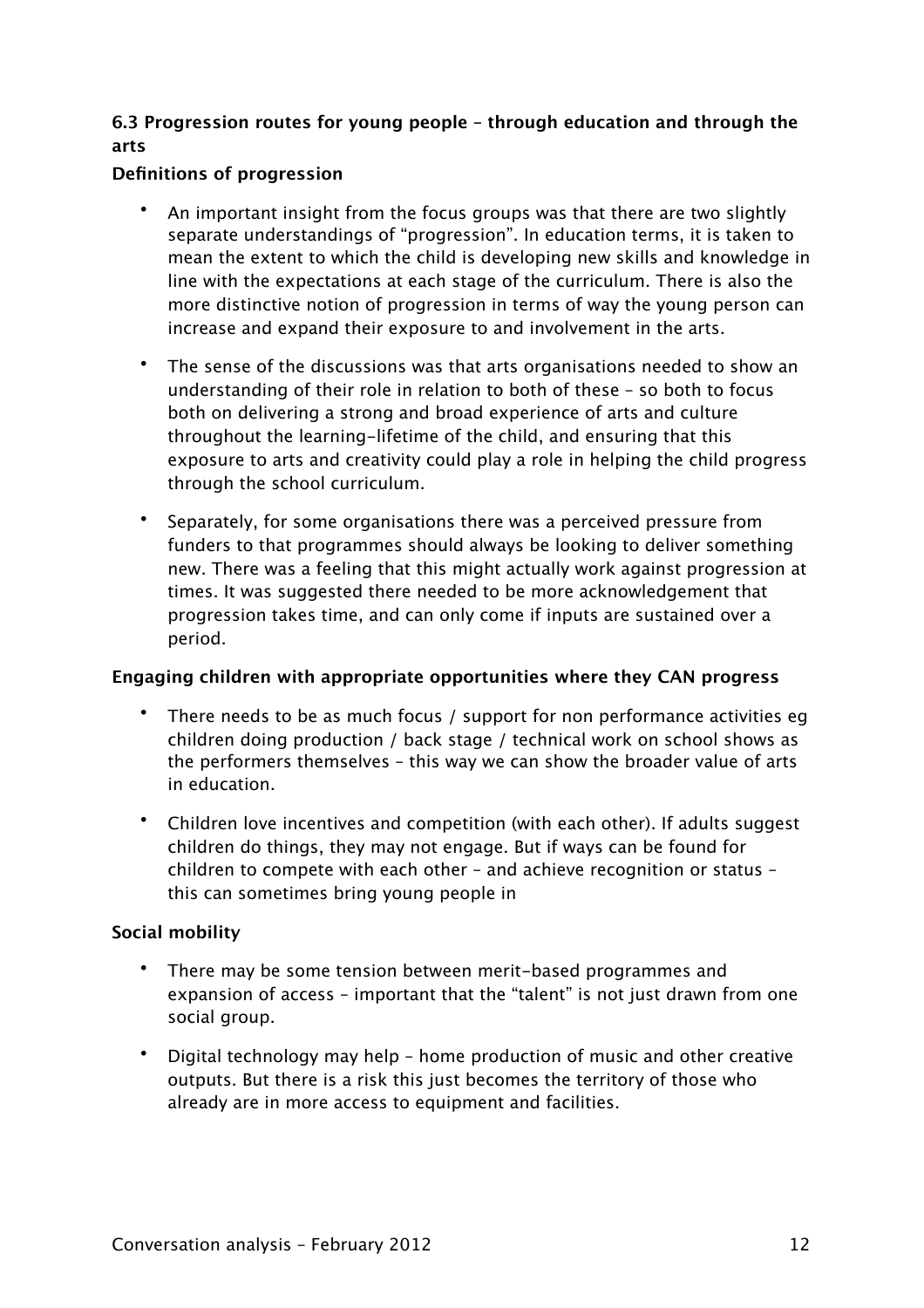#### **Focus on end results / outcomes**

- Honesty about job and career prospects is also needed a dancer needs to retire at 28 and may only earn £12,000 per year.
- The other side of this is that there are lots of jobs associated with the cultural and creative industries that aren't about performing – but support great art. These need to be promoted to young people too.
- There is a need to engage employers what ARE the job opportunities? What ARE the skills needs?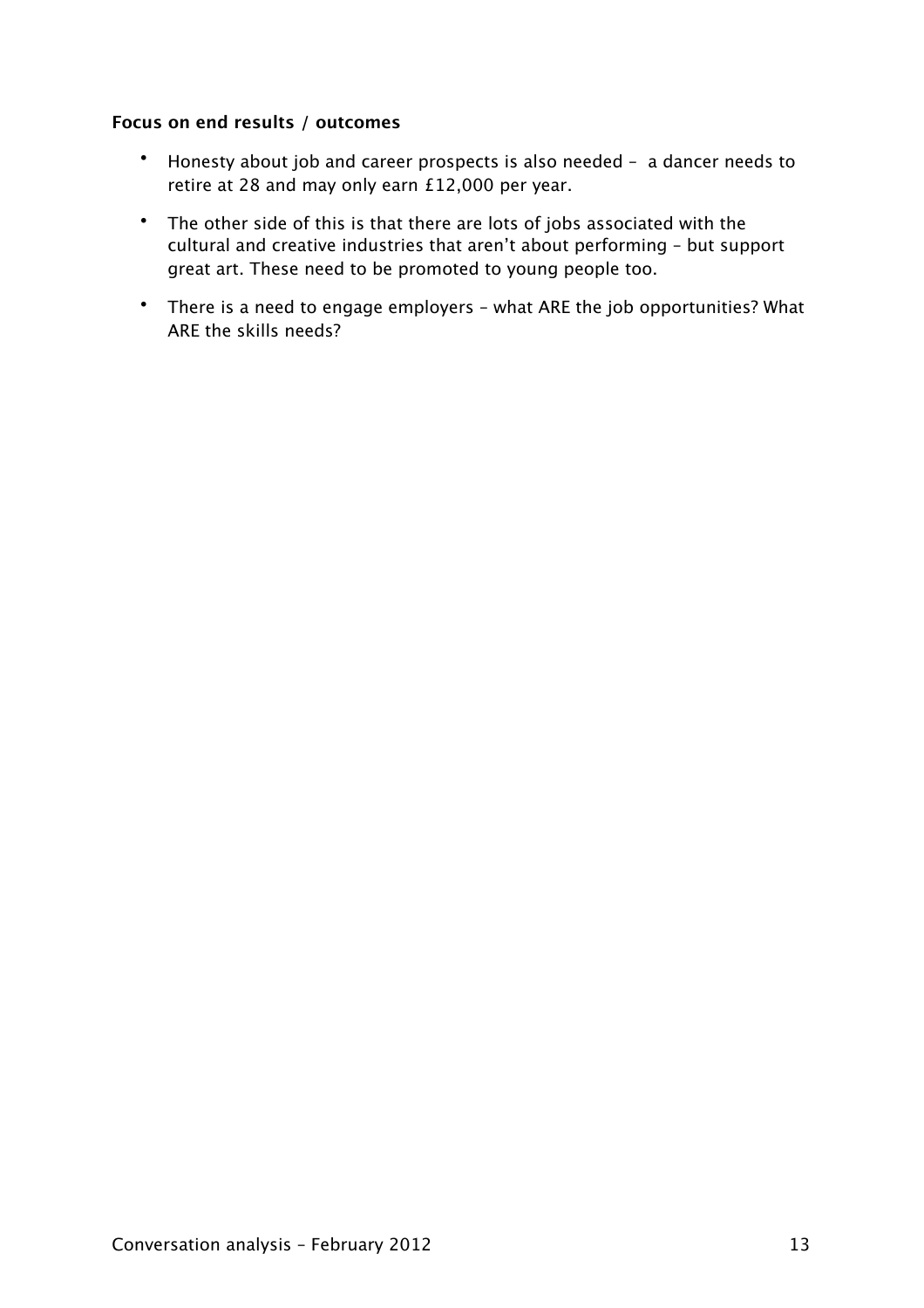<span id="page-13-0"></span>

| Annex 1: consolidated discussion notes from Focus Groups |  |  |  |  |
|----------------------------------------------------------|--|--|--|--|
|----------------------------------------------------------|--|--|--|--|

| <b>Challenge 1: Communication</b>                                                                                                                                                                                                                                                                                                                                                                                                                                                                                                                                                                                                                                                                                                                                                     | <b>Solutions</b>                                                                                                                                                                                                                                                                                                                                                                                                                                                                                                                                               |
|---------------------------------------------------------------------------------------------------------------------------------------------------------------------------------------------------------------------------------------------------------------------------------------------------------------------------------------------------------------------------------------------------------------------------------------------------------------------------------------------------------------------------------------------------------------------------------------------------------------------------------------------------------------------------------------------------------------------------------------------------------------------------------------|----------------------------------------------------------------------------------------------------------------------------------------------------------------------------------------------------------------------------------------------------------------------------------------------------------------------------------------------------------------------------------------------------------------------------------------------------------------------------------------------------------------------------------------------------------------|
| *We need the schools to know what we can<br>offer, but marketing is a time intensive<br>activity and has costs<br>* Need to be able to show where<br>approaches work in one context, how they<br>could be replicated in others<br>* Capacity of small organisations to<br>communicate with schools and youth<br>groups<br>* Particularly a challenge for creative<br>businesses which might not have<br>networks.<br>*Schools need to know and understand that<br>the arts and creative sector can offer them<br>something that helps them to meet their<br>needs.<br>• Finding the key individuals within schools<br>and building relationships - and finding<br>multiple points of entry into schools<br>* Saturation - schools being asked to take<br>on a lot of additional roles | Role for the Bridge organisation to<br>help build and support networks<br>Developing and brokering<br>partnerships between organisations<br>and schools - or clusters of schools<br>Bridge organisations can make the<br>case for arts in education<br>* Bridge organisation can create<br>opportunities for links between<br>sectors (eg conferences,<br>networking, virtual groups)<br>* Arts organisations can become<br>better at using the feedback they<br>generate from young people as<br>leverage<br><i>*</i> Training and information for<br>schools |
| <b>Challenge 2: Value of the arts</b>                                                                                                                                                                                                                                                                                                                                                                                                                                                                                                                                                                                                                                                                                                                                                 | <b>Solutions</b>                                                                                                                                                                                                                                                                                                                                                                                                                                                                                                                                               |
| * Do parents and teachers really understand<br>what the arts / creativity / culture can add<br>across the whole curriculum?<br>* Is there "real advocacy" for arts and<br>culture within schools - without LA arts                                                                                                                                                                                                                                                                                                                                                                                                                                                                                                                                                                    | Case for arts in school to be clearly<br>articulated by whole sector<br>Identifying other key players within<br>local authorities / schools to target                                                                                                                                                                                                                                                                                                                                                                                                          |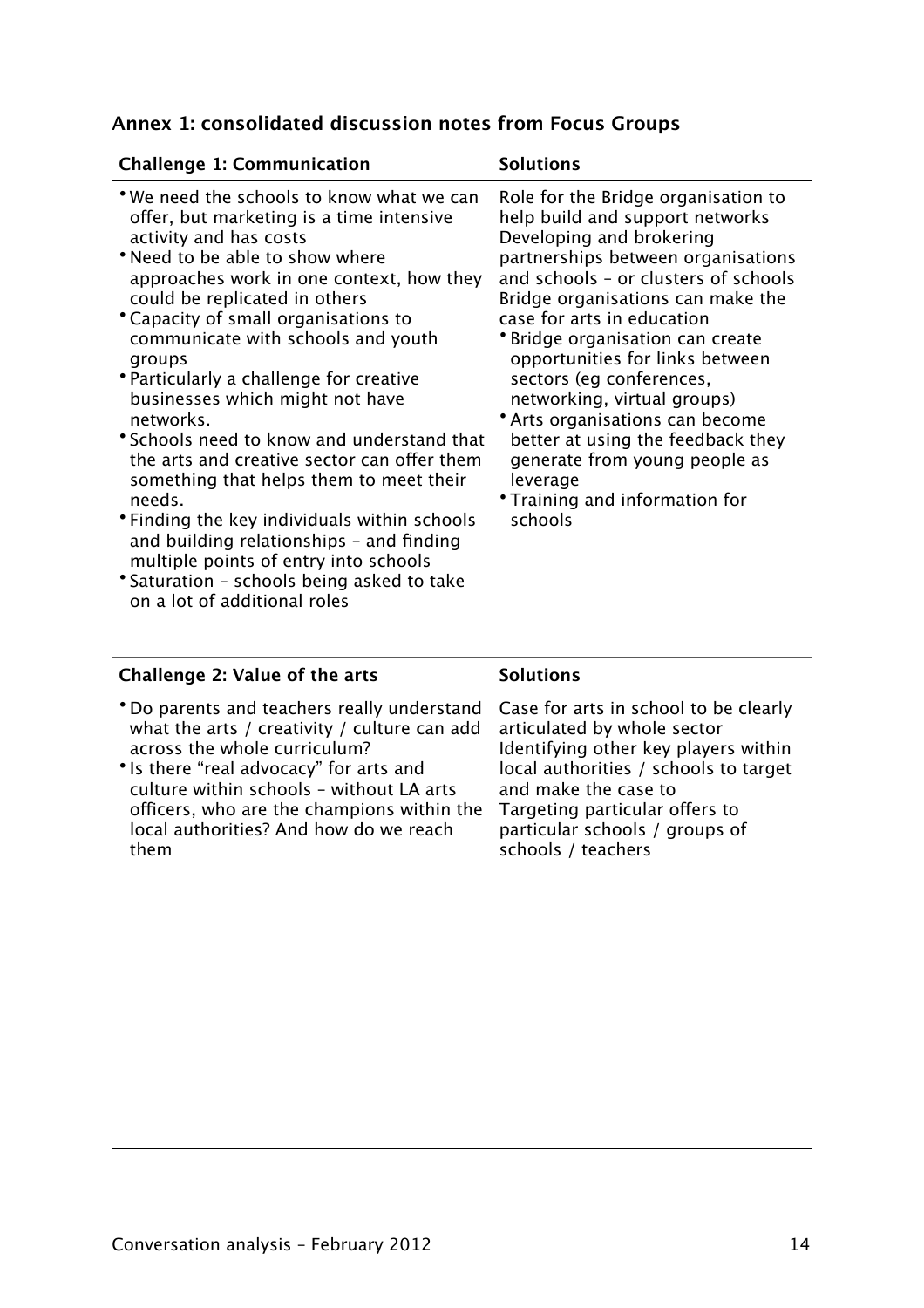| Challenge 3: Ensuring quality of<br>provision                                                                                                                                                                                                                                                                                                                                                                                                                                                                                                                                                                                                                     | <b>Solutions</b>                                                                                                                                                                                                                                                                                                                                                                                                                                                                                                                                                                                                                                                                      |
|-------------------------------------------------------------------------------------------------------------------------------------------------------------------------------------------------------------------------------------------------------------------------------------------------------------------------------------------------------------------------------------------------------------------------------------------------------------------------------------------------------------------------------------------------------------------------------------------------------------------------------------------------------------------|---------------------------------------------------------------------------------------------------------------------------------------------------------------------------------------------------------------------------------------------------------------------------------------------------------------------------------------------------------------------------------------------------------------------------------------------------------------------------------------------------------------------------------------------------------------------------------------------------------------------------------------------------------------------------------------|
| • Demonstrating how quality translates to<br>better outcomes for the school and<br>children<br>* Distinction between amount of hours in<br>classroom, or number of children having<br>"an experience" and real quality for<br>smaller numbers<br>• Showing outcomes for children -<br>progression<br>* Defining progress for harder to reach<br>groups<br>* More support needed for existing quality<br>marks / systems<br>* Being honest about what works and what<br>won't work - pressure to do certain things<br>because of money<br>* Pressure to guarantee "results"<br>• What works for one group may not work<br>for others - not everything is scaleable | Better evaluation across the sector<br>Model of outcome measurement so<br>quality can be effectively gauged<br>Progression / outcomes better<br>defined - not just about overall<br>numbers taking part<br>*Building evaluation models that<br>arts organisations can use<br>*Better relationships and networks<br>so the key challenges in education<br>are understood<br>Bridge organisation to make the<br>case for Arts Mark and Arts award<br>* Highlight successes of small but<br>significant work as well as the big<br>numbers<br>* Be very clear about the quality and<br>robustness of the process<br>Commitment to learning lessons<br>and sharing them across the sector |
| <b>Challenge 4: Sustainability and funding</b>                                                                                                                                                                                                                                                                                                                                                                                                                                                                                                                                                                                                                    | <b>Solutions</b>                                                                                                                                                                                                                                                                                                                                                                                                                                                                                                                                                                                                                                                                      |
| * Schools fear of spending money when<br>budgets are tight (even if they do have<br>some allocated)<br>* Loss of core funding cuts in arts, youth<br>services and other "young people" funding<br>* Lack of money in schools and youth sector<br>as well as in arts - double whammy<br>• Need to find money from other sources -<br>but lack of fundraising capacity<br>* Schools hoarding the resources they have<br>as future is going to be even harder<br>* Pressure to show results - value for<br>money. "Payment by results" may not be<br>far away for the arts in education                                                                              | <b>*</b> Broker partnerships with other<br>organisations seeking to work with<br>young people<br>• More "market driven" approach -<br>identify what schools need and<br>they will be able to purchase (some<br>schools with more freedom over<br>budgets)<br>• New models of patronage and<br>fundraising (eg City investors<br>supporting east London schools)<br>• Need for a mixed economy model -<br>public, private and philanthropic<br>*Learning from other sectors where<br>payment by results is being<br>applied<br>• Partnership and matched funding<br>potential models                                                                                                   |
| Challenge 5: Keeping schools and young<br>people engaged                                                                                                                                                                                                                                                                                                                                                                                                                                                                                                                                                                                                          | <b>Solutions</b>                                                                                                                                                                                                                                                                                                                                                                                                                                                                                                                                                                                                                                                                      |
| • Need to build relationships between<br>individual teachers and artists / providers<br>• Need to change our thinking as<br>organisations - more end user focus                                                                                                                                                                                                                                                                                                                                                                                                                                                                                                   | • Need to expand or build on things<br>like junior arts awards<br>*Demonstrate we understand the<br>journeys that young people are<br>making                                                                                                                                                                                                                                                                                                                                                                                                                                                                                                                                          |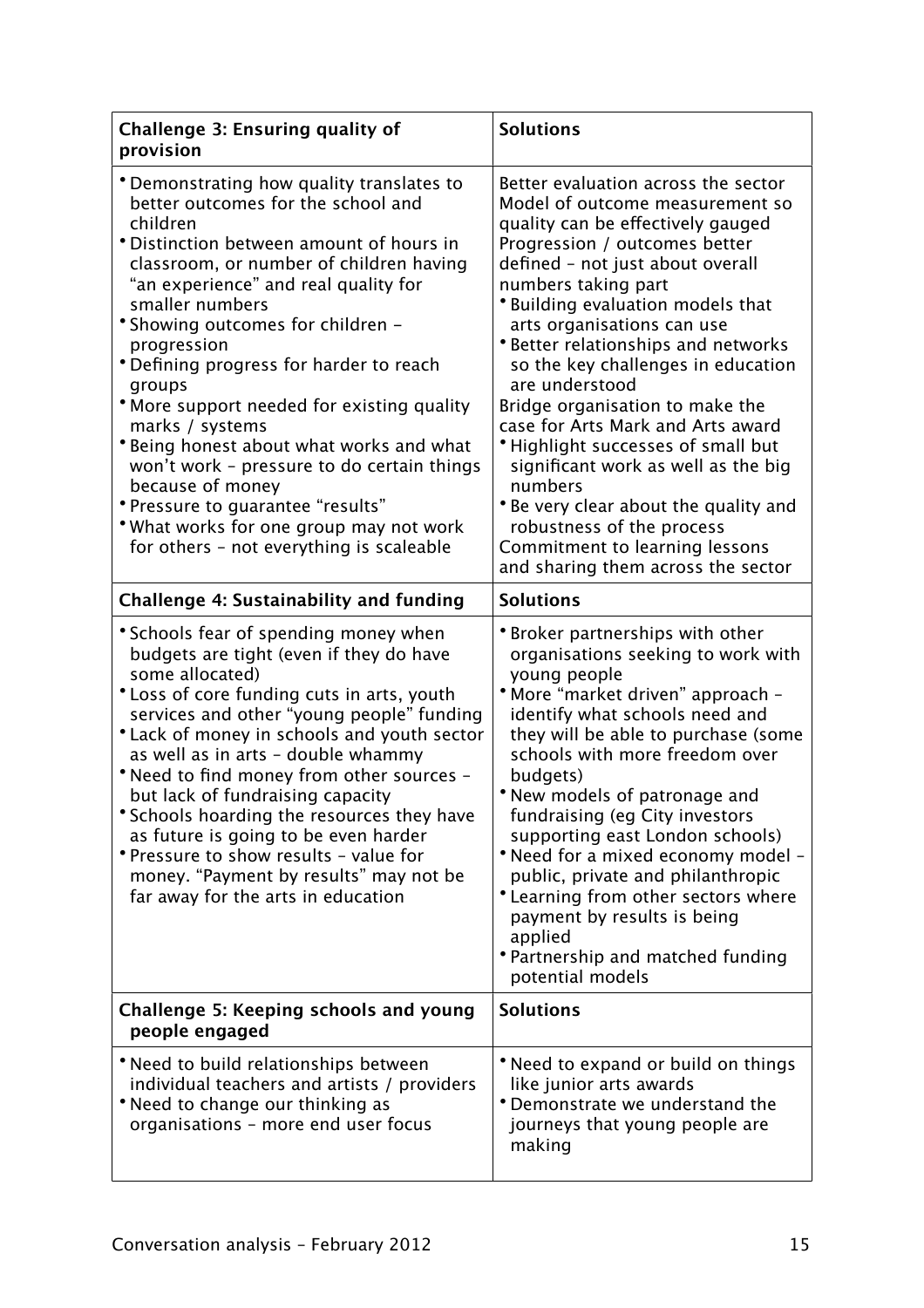# **Focus Group 2**

| Challenge 1: Changing school curriculum                                                                                                                                                                                                                                                                                                                                                              | <b>Solutions</b>                                                                                                                                                                                                                                                                                                                                          |
|------------------------------------------------------------------------------------------------------------------------------------------------------------------------------------------------------------------------------------------------------------------------------------------------------------------------------------------------------------------------------------------------------|-----------------------------------------------------------------------------------------------------------------------------------------------------------------------------------------------------------------------------------------------------------------------------------------------------------------------------------------------------------|
| E-BAC does not include any arts/creative<br>subjects<br>$\bullet$<br>Focus on exams                                                                                                                                                                                                                                                                                                                  | Look into cross-curricular<br>learning<br>$\bullet$<br>Practitioners should be aware of<br>curriculum changes, but it's<br>teachers who are best placed to<br>apply learning to their pupil's<br>curricular needs                                                                                                                                         |
| Challenge 2: Sustainability and<br>increasing resources- time/funding/<br>expertise                                                                                                                                                                                                                                                                                                                  | <b>Solutions</b>                                                                                                                                                                                                                                                                                                                                          |
| Rarely Cover is expensive<br>Schools having to make difficult<br>funding choices<br>Lack of time for schools to commit<br>$\bullet$<br>Lack of knowledge of how much<br>things cost<br>Many teachers and young people<br>don't know what's possible<br>$\bullet$<br>Internal capacity of arts<br>organisations to deliver new and<br>exciting work- alongside need to<br>fundraise in order to exist | Work with schools on looking<br>at alternative funding sources<br>$\bullet$<br>Work with schools on budgets<br>for arts provision<br>Arts organisations to spend a<br>٠<br>day in a school and vice versa<br>$\bullet$<br>Message that longer-term<br>projects have a real impact                                                                         |
| <b>Challenge 3: Progressions routes (at</b><br>school and through the arts)                                                                                                                                                                                                                                                                                                                          | <b>Solutions</b>                                                                                                                                                                                                                                                                                                                                          |
| • Need to engage young people<br>initially<br>• Need to match provision with need<br>• Make sure the offer is right<br>Must manage expectations of jobs/<br>employment prospects                                                                                                                                                                                                                     | • Paid internships/<br>apprenticeships<br>Raising awareness of<br>transferrable skills<br>Expand pool of practitioners -<br>both those who pass on<br>specific skills and those who<br>can teach how the arts can<br>enhance creativity more<br>generally<br>Promote the value of arts for<br>enjoyment/doing it for fun -<br>not necessarily as a career |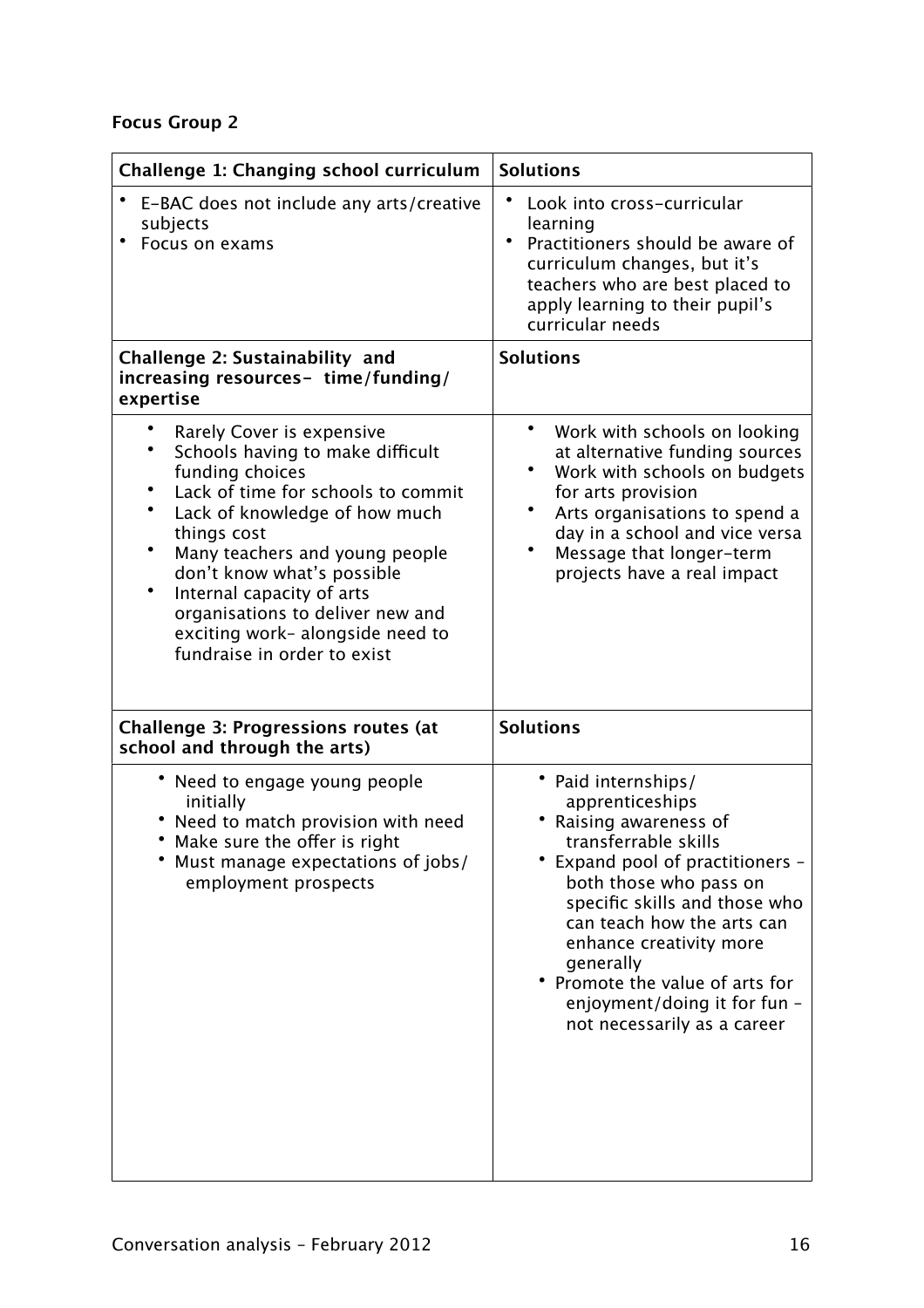| <b>Challenge 4: Communication /</b><br>sharing information                                                                                                                                                                                                                                                                                                                                     | <b>Solutions</b>                                                                                                                                                                                                                                                                                                                                                                                                                                                                                                                                                                                                                                                                                                              |
|------------------------------------------------------------------------------------------------------------------------------------------------------------------------------------------------------------------------------------------------------------------------------------------------------------------------------------------------------------------------------------------------|-------------------------------------------------------------------------------------------------------------------------------------------------------------------------------------------------------------------------------------------------------------------------------------------------------------------------------------------------------------------------------------------------------------------------------------------------------------------------------------------------------------------------------------------------------------------------------------------------------------------------------------------------------------------------------------------------------------------------------|
| Need to communicate effectively with<br>schools - including non-proactive<br>schools<br>Unlocking schools<br>Primary/secondary<br>Creative ways exchanging information,<br>renegotiating relationships between<br>schools and arts<br>$\bullet$<br>Raising awareness of the type and<br>amount of work that is going on<br>$\bullet$<br>Demonstrate value/impact rather than<br>simply telling | Bridge can help 'break-in' to<br>٠<br>schools<br>$\bullet$<br>Arts organisations to identify<br>where there are gaps in their<br>capacity to deliver - and work in<br>clusters (with other arts orgs) to<br>deliver<br>Work through 'pro-active'<br>schools to spread the word to<br>others<br>$\bullet$<br>Develop creative ways of<br>connection/exchanging<br>information - including creative<br>teaching of non-arts subjects<br>Swaps/exchanges - 'teachers in<br>residence'<br>Bridge is in a good position to<br>provide:<br>Information<br>Advocacy<br>$\bullet$<br>Profile<br>Campaigning (challenging policy<br>together)<br>Using the voices of young people<br>(youth forum?)<br>Use teachers to spread the word |

# **Focus Group 3**

| <b>Challenge 1: Perception of Arts Sector</b>                                      | <b>Solutions</b>                                                                                                                                                                                        |
|------------------------------------------------------------------------------------|---------------------------------------------------------------------------------------------------------------------------------------------------------------------------------------------------------|
| Schools<br>Young people<br>Elitism<br>Threat/rivalry<br>Teachers<br>'making space' | Marketing<br>How arts are portrayed in<br>schools<br>Advocates: teachers and young<br>people<br>Long term partnerships with<br>community organisations<br>Working with us<br><b>Celebrating success</b> |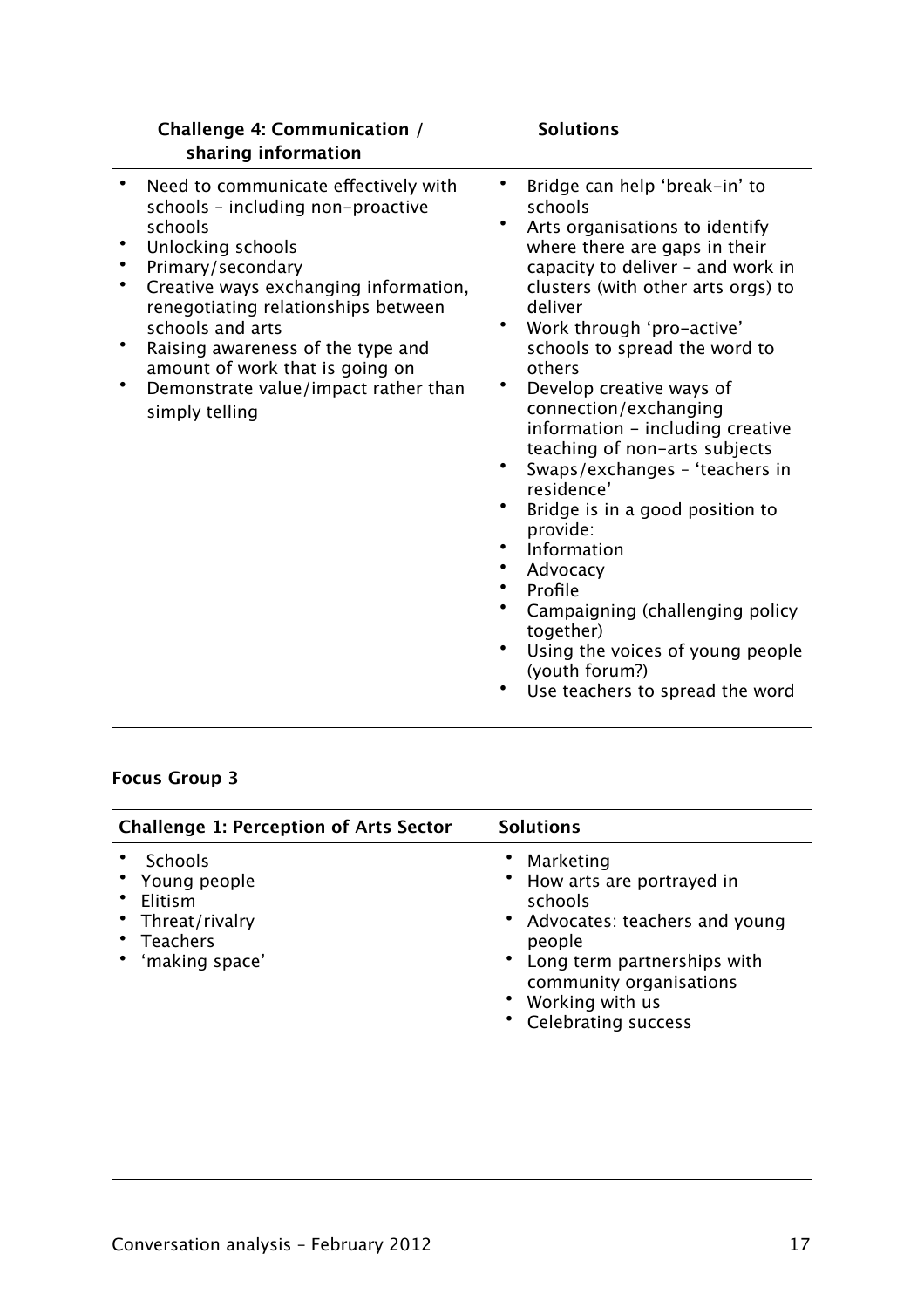| <b>Challenge 2: Logistics</b>                                                                                                                                                                                                          | <b>Solutions</b>                                                                                                                                                                                                                                                                 |
|----------------------------------------------------------------------------------------------------------------------------------------------------------------------------------------------------------------------------------------|----------------------------------------------------------------------------------------------------------------------------------------------------------------------------------------------------------------------------------------------------------------------------------|
| Local authority has responsibility but no<br>input<br>Navigating curriculum<br>Getting kids out of school<br>Funding<br>Number of relationships needed                                                                                 | Head teacher 'hubs' and clusters<br>$\bullet$<br>Map existing networks<br>$\bullet$<br>Making schools aware of<br>existing/extra resources<br>Conversations                                                                                                                      |
| <b>Challenge 3: Reach</b>                                                                                                                                                                                                              | <b>Solutions</b>                                                                                                                                                                                                                                                                 |
| Don't always know if kids are hard to<br>reach<br>Measurement<br>Progression routes<br>$\bullet$<br>Pressure to reach numbers - requires<br>resources<br>$\bullet$<br>Postcodes/compartmentalising                                     | Partners to broker reach<br>A New Direction as broker<br>Identifying routes<br>Signposting<br><b>Join up</b> mapping - for overview<br>Information for different levels -<br>$\bullet$<br>young people; teachers etc<br>Justifying to funders the<br>resources needed for reach. |
| Challenge 4: Valuing the arts in<br>education / showing quality                                                                                                                                                                        | <b>Solutions</b>                                                                                                                                                                                                                                                                 |
| * Being honest about what works and what<br>won't work - pressure to do certain things<br>because of money<br>* Pressure to guarantee "results"<br>* What works for one group may not work<br>for others - not everything is scaleable | Highlight successes of small but<br>significant work as well as the big<br>numbers<br>Be very clear about the quality and<br>robustness of the process<br>*Commitment to learning lessons<br>and sharing them across the sector                                                  |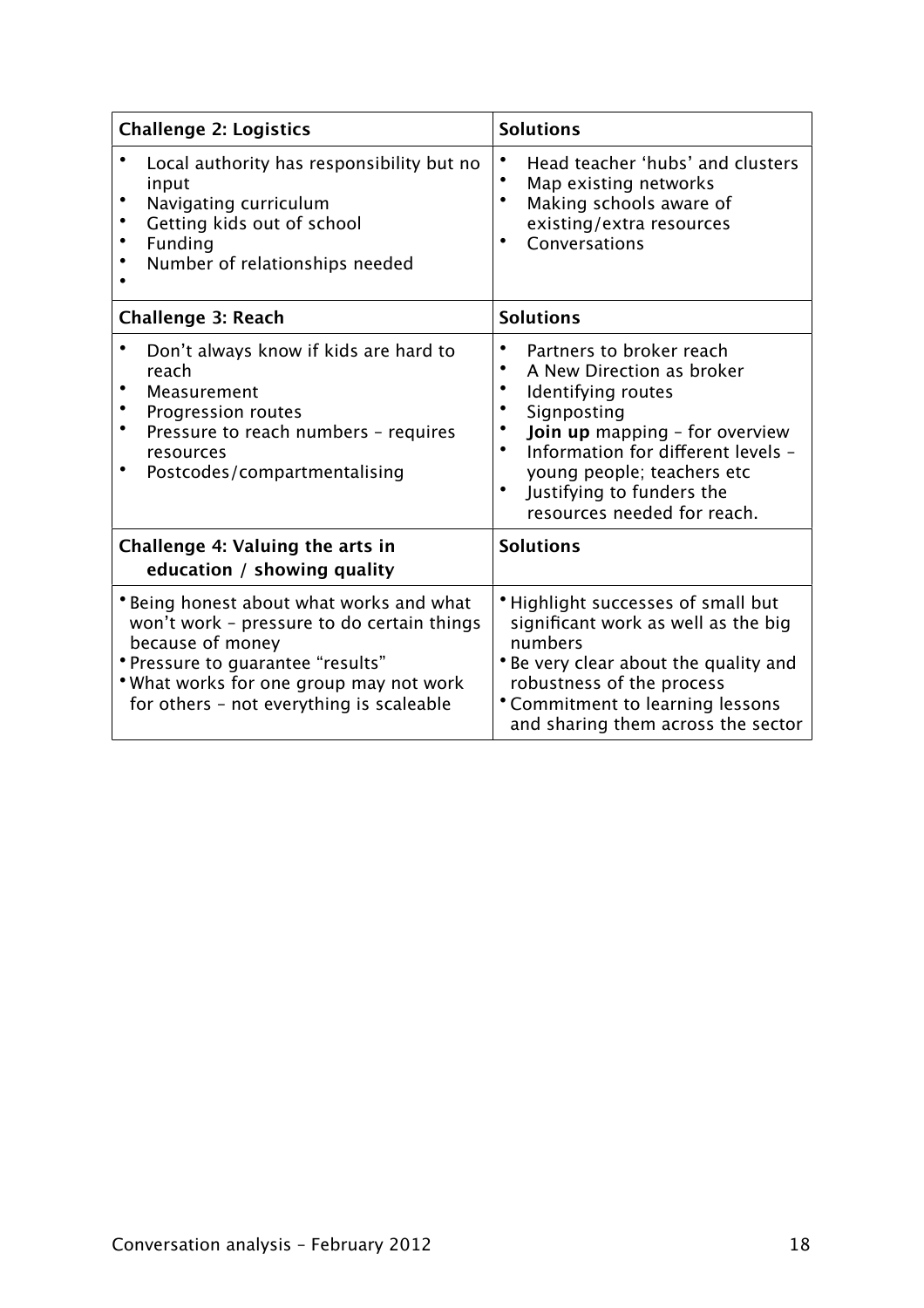# **Focus Group 4**

| <b>Challenge 1: Obstacles in schools</b>                                                                                                                                                                                                                                                                                                                                                                                                                                                                                                                                                                                                                                                                                                                                   | <b>Solutions</b>                                                                                                                                                                                                                                                                                                                                                                                                                                                                                                                                                                                                                                                                             |
|----------------------------------------------------------------------------------------------------------------------------------------------------------------------------------------------------------------------------------------------------------------------------------------------------------------------------------------------------------------------------------------------------------------------------------------------------------------------------------------------------------------------------------------------------------------------------------------------------------------------------------------------------------------------------------------------------------------------------------------------------------------------------|----------------------------------------------------------------------------------------------------------------------------------------------------------------------------------------------------------------------------------------------------------------------------------------------------------------------------------------------------------------------------------------------------------------------------------------------------------------------------------------------------------------------------------------------------------------------------------------------------------------------------------------------------------------------------------------------|
| Cost to school of funding visits/trips<br>Rarely Cover expensive<br>Costs associated with bringing<br>practitioners in<br>Timetabling can be problematic<br>Schools require long notice period<br>(though this varies between schools)<br>$\bullet$<br>Time of year is important - coursework<br>deadlines, exams and mocks mean<br>teachers and students are less willing to<br>engage<br>(price resistance) Arts organisations<br>increasingly facing resistance on the<br>basis of price<br>Inconsistent offers exacerbates this<br>Free offers don't necessarily lead to<br>commitment<br>Many schools are uncommitted to the<br>arts<br>Diversification of schools<br>'deskilling' of teachers in arts -<br>particularly in primary teaching<br>Curriculum challenges | Consistency of offer, and<br>regularity of offer<br>Need for awareness of peaks/<br>troughs in school calendar<br><b>Build links to curriculum</b><br>Ensure content is meaningful<br>and demonstrably contributing<br>$\bullet$<br>Co-planning with schools<br>Build long-term relationships<br>Provide greater support for<br>teachers - increasing skills and<br>confidence<br>$\bullet$<br>Co-planning with schools to link<br>to curriculum<br>Collaboration with schools to<br>find funding for their arts<br>schemes<br><b>Build links to curriculum</b><br>Build evidence base<br>Demonstrate links to outcomes<br>A cross-arts approach can make<br>for greater leverage in schools |
| Challenge 2: Finding young people                                                                                                                                                                                                                                                                                                                                                                                                                                                                                                                                                                                                                                                                                                                                          | <b>Solutions</b>                                                                                                                                                                                                                                                                                                                                                                                                                                                                                                                                                                                                                                                                             |
| Finding sufficient numbers<br>A 'lost' age group between 15-30 y.o.<br>Travel and care costs of disabled young<br>people make many unable - made worse<br>by cuts to support networks<br>Reaching the hard to reach<br>Almost 'random' who works where                                                                                                                                                                                                                                                                                                                                                                                                                                                                                                                     | $\bullet$<br>Ensure clear progression routes<br>Ensuring practice is reflective of<br>what young people think<br>Better collaboration between<br>organisations over funding<br>$\bullet$<br>Use schools to get to hard-to-<br>reach families                                                                                                                                                                                                                                                                                                                                                                                                                                                 |
| Challenge 3: Finding the right space                                                                                                                                                                                                                                                                                                                                                                                                                                                                                                                                                                                                                                                                                                                                       | <b>Solutions</b>                                                                                                                                                                                                                                                                                                                                                                                                                                                                                                                                                                                                                                                                             |
| Different responses according to<br>context<br>$\bullet$<br>Often association with school makes<br>participation unappealing to young<br>people<br>٠<br>Physical/facilities challenge of certain<br>projects e.g. dance                                                                                                                                                                                                                                                                                                                                                                                                                                                                                                                                                    | $\bullet$<br>Better awareness of impact of<br>space/venues<br>$\bullet$<br>Make<br>$\bullet$<br>Tailor projects to context                                                                                                                                                                                                                                                                                                                                                                                                                                                                                                                                                                   |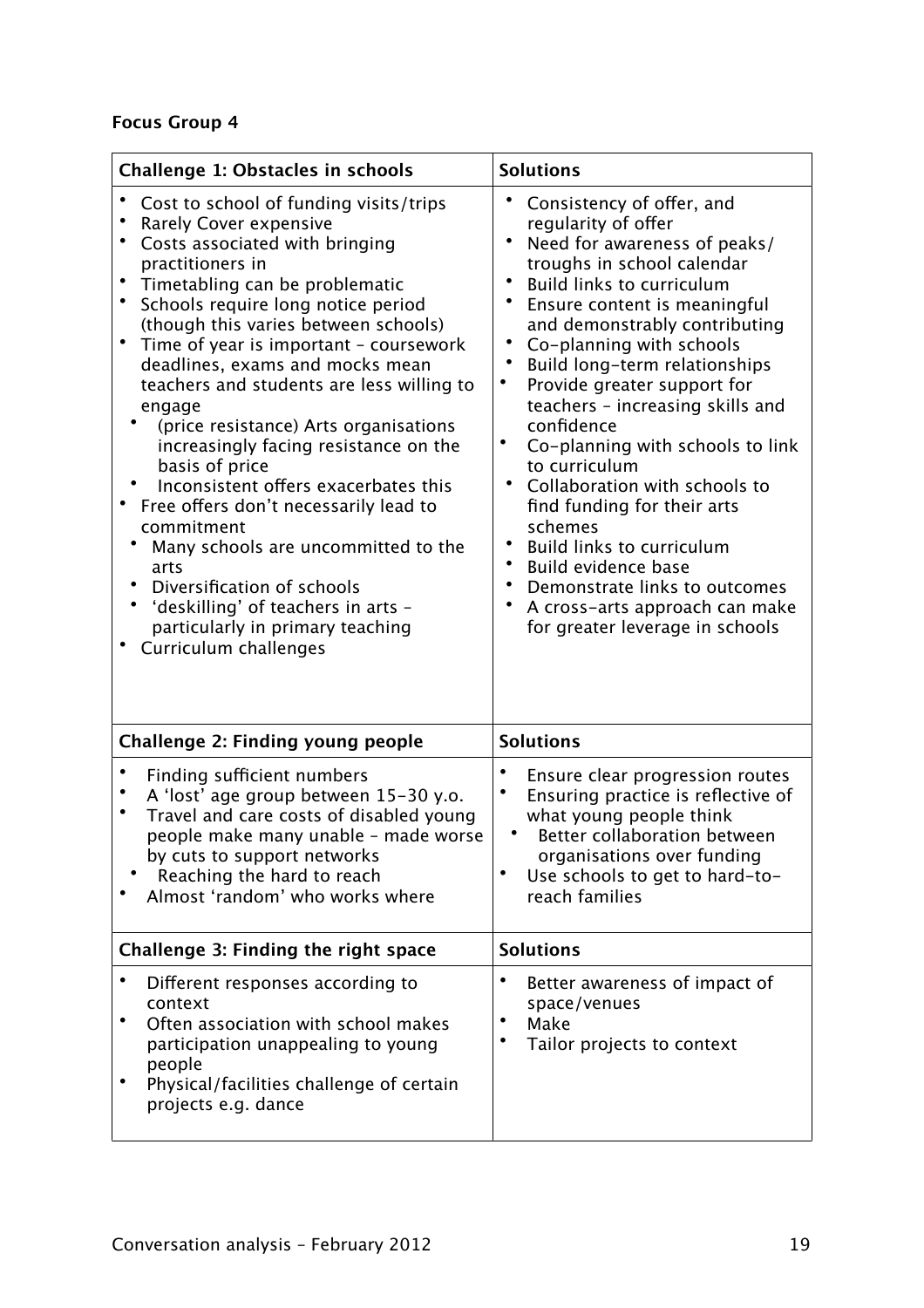| Challenge 4: Shrinking address book at<br>council/education level                                                                                                      | <b>Solutions</b>                                   |
|------------------------------------------------------------------------------------------------------------------------------------------------------------------------|----------------------------------------------------|
| Contacts in schools and councils are<br>changing frequently<br>Former 'gatekeepers' are no longer in<br>post<br>Recruitment requires greater resources<br>(time/money) | Bridge could help in building<br>these connections |